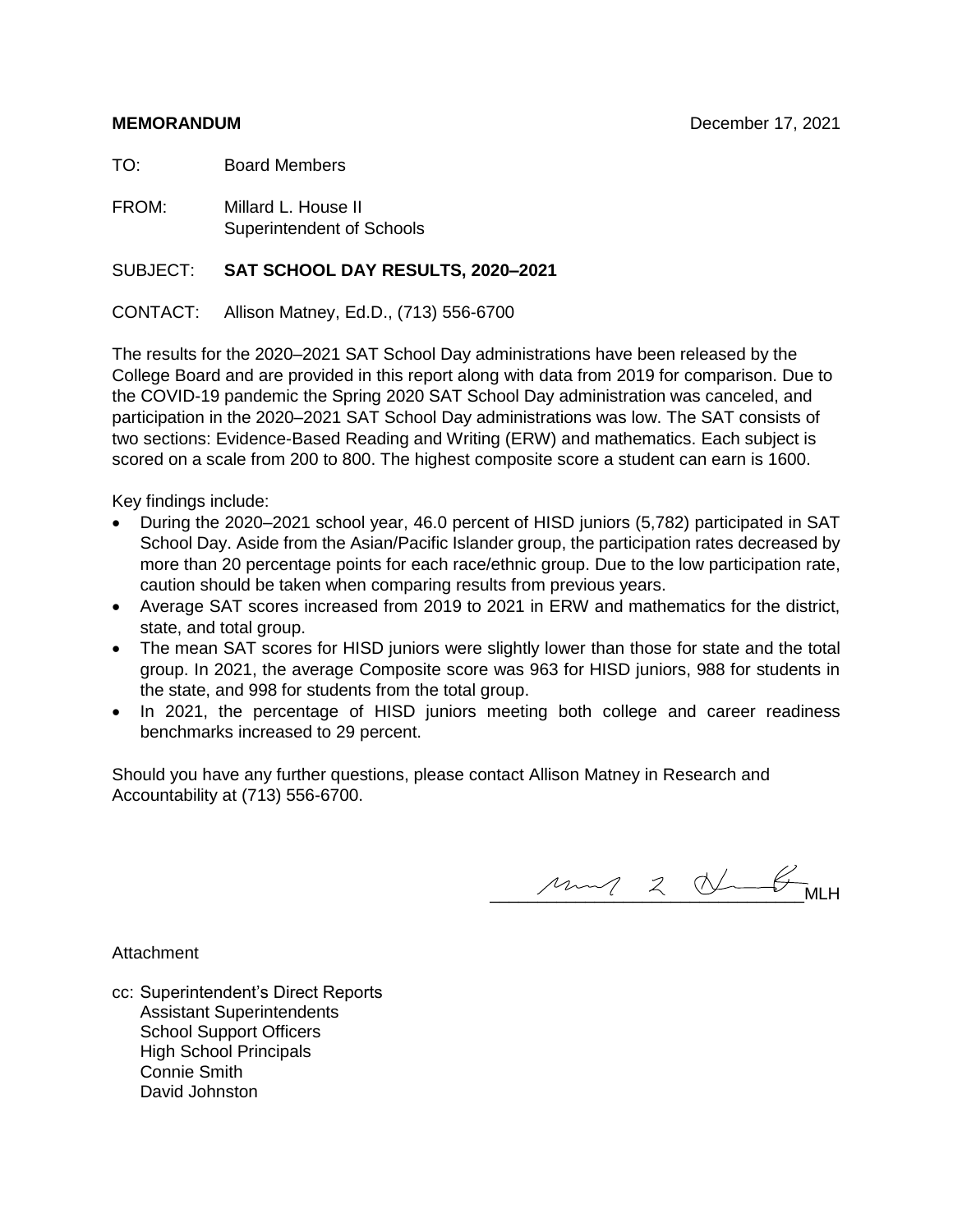

### **Assessment Brief: December 8, 2021 SAT School Day Results, 2020–2021**

This report summarizes the participation and performance of Houston Independent School District (HISD) juniors who participated in the 2020–2021 administrations of the SAT School Day offered by the College Board in October 2020 and between March and May 2021. The SAT School Day is administered during school hours at the district's expense so the population of students tested generally reflects district demographics. Due to the COVID-19 pandemic, the district's Spring 2020 SAT School Day was canceled and participation in the 2020–2021 SAT School Days was low.

### **Key Findings**

- **Table 1** shows that 46.0 percent of HISD juniors (5,782) participated in SAT School Day during the 2020–2021 school year. Due to the low participation rate, caution should be taken when comparing results from previous years.
- **Figure 1** (p. 2) shows the SAT School Day participation rates for 11<sup>th</sup> graders by race/ethnicity for 2019 and 2021. Aside from the Asian/Pacific Islander group, the participation rates decreased by more than 20 percentage points for each race/ethnic group.
- Average SAT scores increased from 2019 to 2021 in Evidenced-based Reading and Writing (ERW) and mathematics for the district, state, and total group (**Figure 2**, p. 3).
- The mean SAT scores for HISD juniors were slightly lower than those for state and the total group. In 2021, the average Composite score was 963 for HISD juniors, 988 for students in the state, and 998 for students from the total group (Figure 2, p. 3).
- In 2021, the percentage of HISD juniors meeting both college and career readiness benchmarks increased to 29 percent (**Figure 3**, p. 4).

| Table 1. Number of 11 <sup>th</sup> Graders Tested by Race/Ethnicity, 2017-2019, 2021 |        |        |        |        |  |  |  |  |  |  |
|---------------------------------------------------------------------------------------|--------|--------|--------|--------|--|--|--|--|--|--|
| <b>Student Group</b>                                                                  | 2017   | 2018   | 2019   | 2021   |  |  |  |  |  |  |
| African American                                                                      | 2,156  | 2,250  | 2,050  | 1,259  |  |  |  |  |  |  |
| American Indian                                                                       | 20     | 23     | 25     | 11     |  |  |  |  |  |  |
| Asian or Pacific Islander                                                             | 443    | 468    | 413    | 377    |  |  |  |  |  |  |
| Hispanic                                                                              | 5,867  | 5.921  | 6,190  | 3,509  |  |  |  |  |  |  |
| White                                                                                 | 731    | 747    | 759    | 562    |  |  |  |  |  |  |
| Two or More                                                                           | 181    | 85     | 134    | 70     |  |  |  |  |  |  |
| No Response                                                                           | 203    | 77     | 80     | 0      |  |  |  |  |  |  |
| <b>Total Tested</b>                                                                   | 9,601  | 9,571  | 9,651  | 5,782  |  |  |  |  |  |  |
| Total 11 <sup>th</sup> Grade Students                                                 | 11,601 | 11,374 | 11,327 | 12,578 |  |  |  |  |  |  |
| <b>Percentage Tested</b>                                                              | 82.8   | 84.1   | 85.2   | 46.0   |  |  |  |  |  |  |

Sources: College Board results, 6/20/2017, 7/25/2018, 5/21/2019; SAT School Day data file, 11/18/2021; SIS extract, 2/1/2017, 4/23/2018, 4/22/2019, 11/18/2021; PEIMS Fall Snapshot file, 2020

Note: The race/ethnicity data for 2017–2019 are from the College Board, which include self-reported data. The race/ethnicity data for 2021 is from HISD's SIS. The total number of 11<sup>th</sup> grade students for 2017–2019 are from the SIS extracts in the Spring of those respective school years. The total number of 11<sup>th</sup> grade students for 2021 is from the PEIMS Fall Snapshot file from 2020.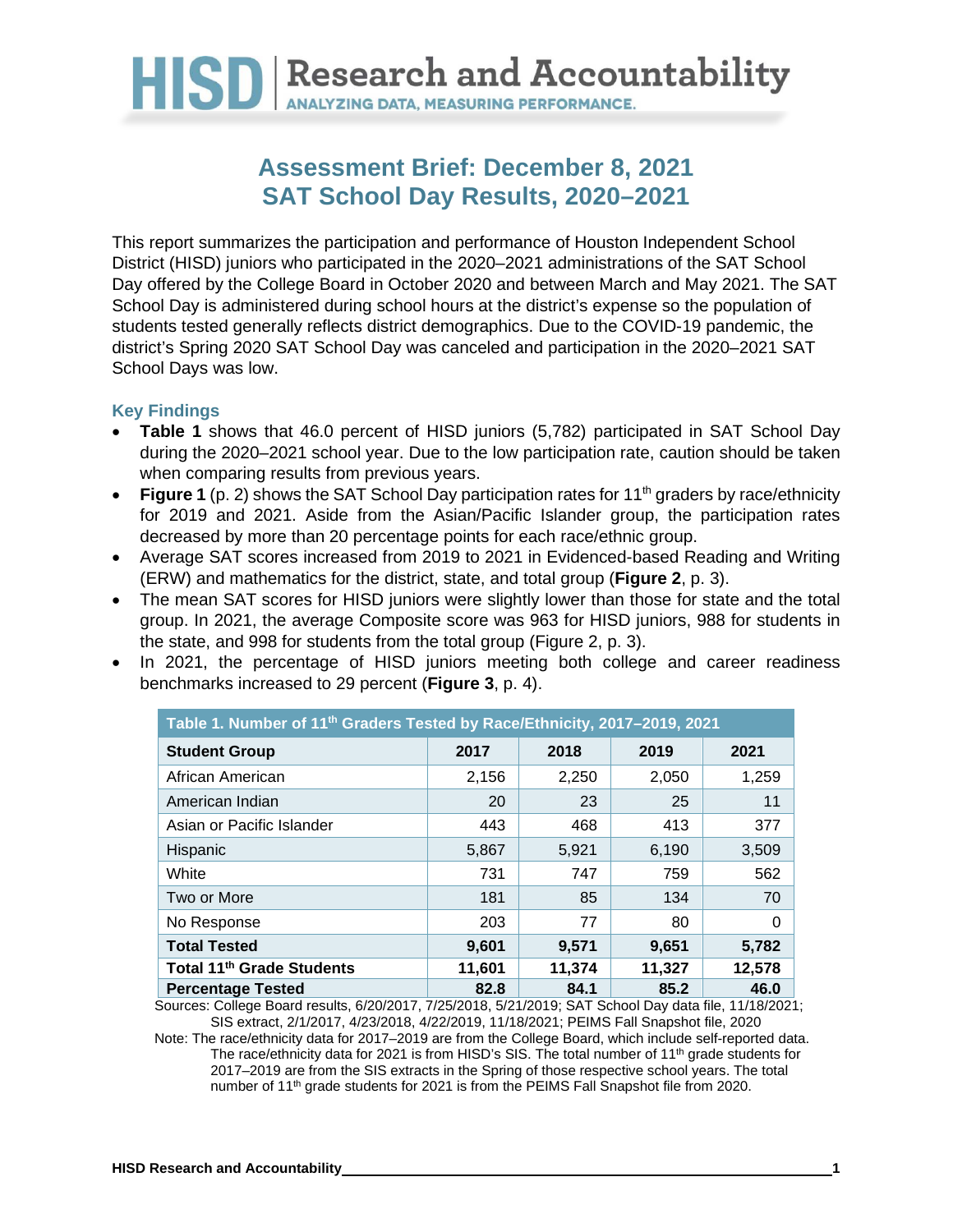

**Figure 1. SAT School Day Participation Rates of 11th Graders by Race/Ethnicity, 2019 and 2021**



Sources: College Board results, 6/20/2017, 7/25/2018, 5/21/2019; SAT School Day data file, 11/18/2021; SIS extract, 2/1/2017, 4/23/2018, 4/22/2019, 11/18/2021; PEIMS Fall Snapshot file, 2020

Notes: The race/ethnicity data for 2017–2019 are from the College Board, which include selfreported data. The race/ethnicity data for 2021 is from HISD's SIS. The total number of 11<sup>th</sup> grade students for 2019 is from the SIS extract from 4/22/2019. The total number of 11<sup>th</sup> grade students for 2021 is from the PEIMS Fall Snapshot file from 2020. Percentages may be greater than 100 due to differences in data file dates.

Figure 2 (p. 3) shows the average SAT scores of 11<sup>th</sup> graders from the district, state, and total group by subject for 2017–2019 and 2021, and Figure 3 (p. 4) shows the percentage of  $11<sup>th</sup>$ graders meeting the college and career readiness benchmarks.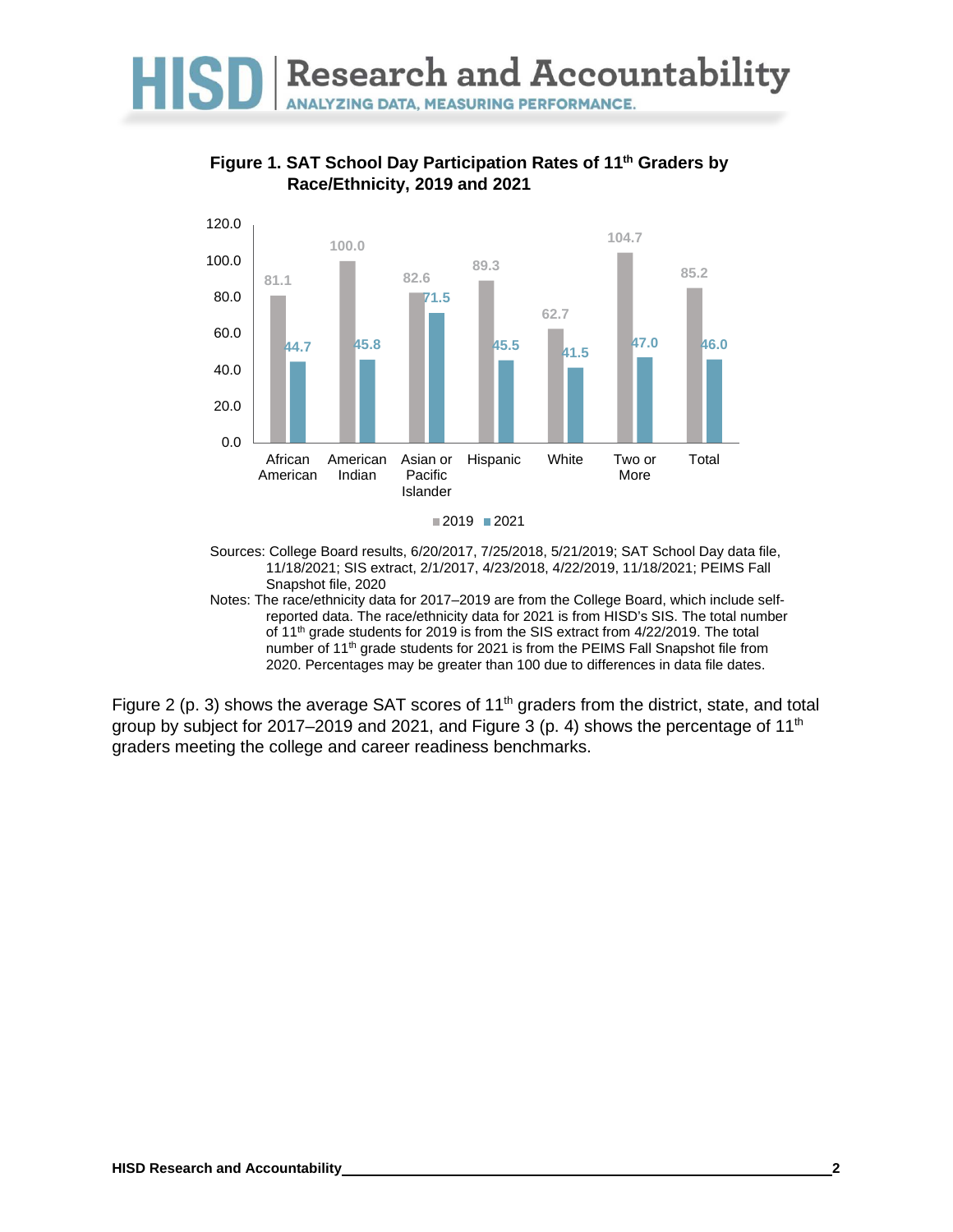## HISD Research and Accountability

**Figure 2. Average SAT Scores of 11th Graders by Subject, 2017–2019,**  



Sources: College Board SAT School Day Summary, 6/20/2017, 7/25/2018, 5/21/2019, 11/8/2021; SAT School Day data file, 11/18/2021; SIS extract, 11/18/2021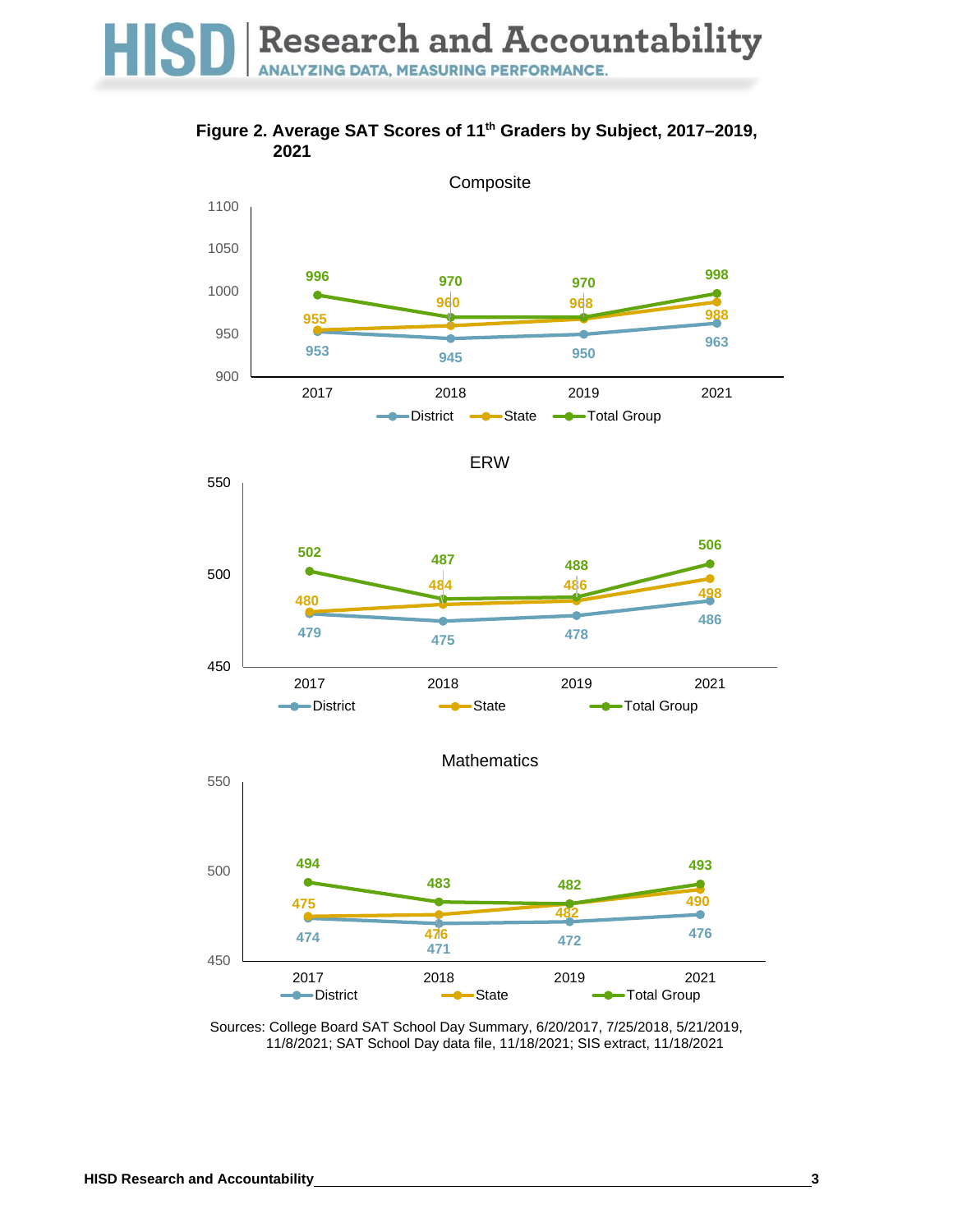### **Figure 3. Percentage of 11th Graders Tested who Met College and Career Readiness Benchmarks, 2017–2019, 2021**



Sources: College Board SAT School Day Summary, 6/20/2017, 7/25/2018, 5/21/2019, 11/8/2021; SAT School Day data file, 11/18/2021; SIS extract, 11/18/2021 Note: The College and Career Readiness Benchmarks are 480 in Evidenced-Based Reading and Writing (ERW) and 530 in mathematics.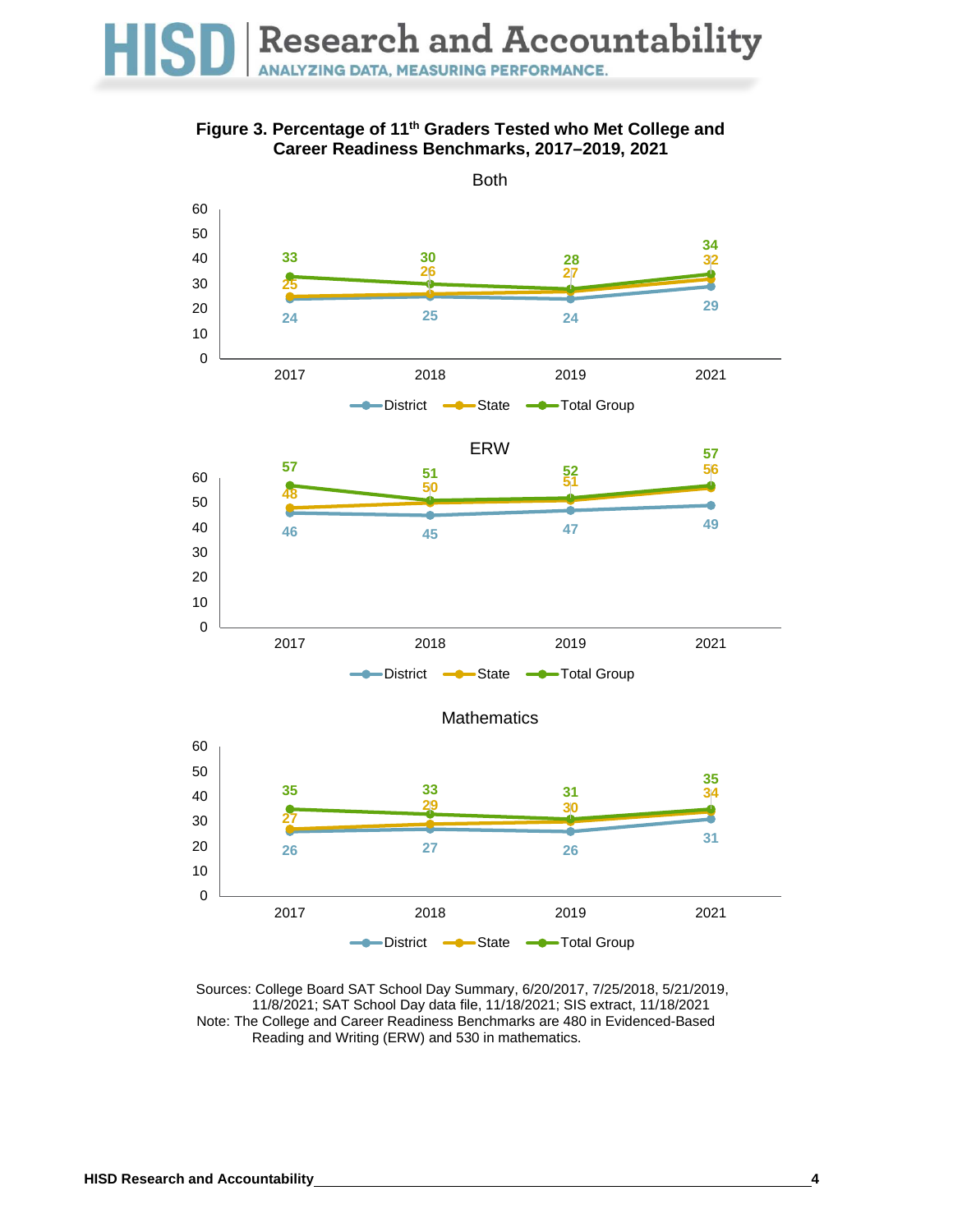### Research and Accountability **HISI ANALYZING DATA, MEASURING PERFORMANCE.**

**Figure 4** shows the average composite SAT scores of 11<sup>th</sup> graders by race/ethnicity and gender for 2019 and 2021. For all groups except for African American students, the average composite score increased from 2019 to 2021. However, due to the low participation rate in 2021, caution should be taken when making comparisons to prior years.



### **Figure 4. Average Composite SAT Scores of 11th Graders by Race/Ethnicity and Gender, 2019 and 2021**

Sources: SAT School Day data file, 5/16/2019, 11/18/2021; SIS extract, 4/22/2019, 11/18/2021

**Table 2** (p. 6) shows the number and percentage of 11<sup>th</sup> graders tested, average composite score, and percentage of students meeting both college and career readiness benchmarks for 2019 and 2021. Only seven campuses tested the same number or more students in 2021 than in 2019, and eleven campuses showed an increase in average composite score from 2019 to 2021.